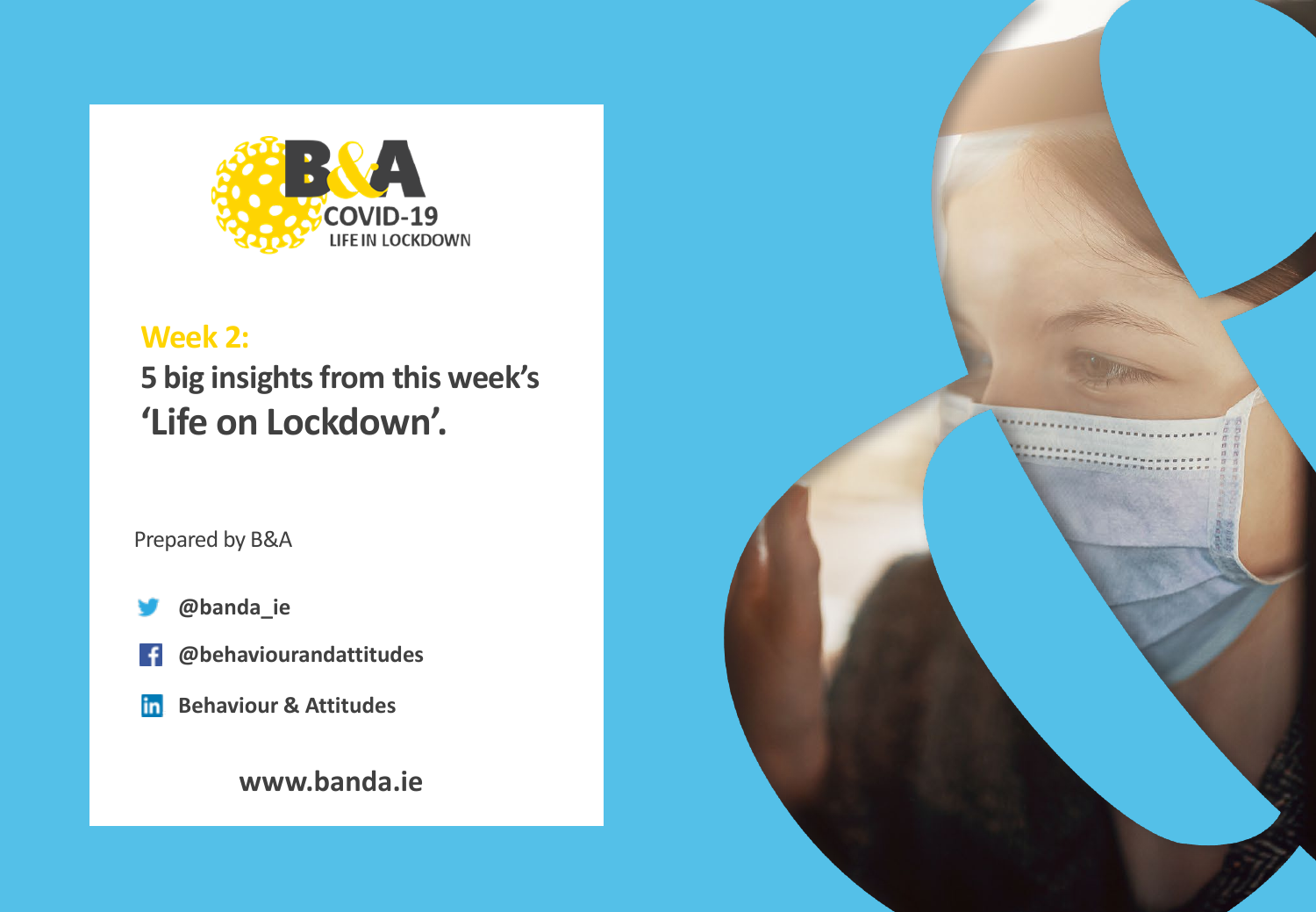# **5 big insights from this week's 'Life on Lockdown'. Week 2**



#### **Reality bites**



- As the novelty of the first few weeks of home schooling and working fade, we're coming to terms with **our new reality.**
- At the start of this crisis, we comforted ourselves with what we would do when **'this is all over'.**
- It's dawning on us that we may not return to life as we knew it for **a long, long time.** This is our new 'normal' for now, though 'normal' feels like a strange word to use.
- Presumably this phase of lock down will come to an end at some point. **What's not clear is what follows**, the stages we'll have to go through to ease ourselves back into regular life, the inevitable stops and starts along the way. We suspect that even those at the highest levels of government and health service are **feeling their way in the dark**.
- We're **waiting in trepidation for 'the surge'**. However, we don't know if we'll recognise 'the surge' when it comes or what happens after it. Will there be more than one surge? Who knows?
- We've never had less visibility on the future in our lives.

#### **The mounting cost**



- As the death figures grow, the **economic implications** of the Covid-19 crisis are also becoming clearer and clearer.
- Many felt the economic impact this week, being either laid off or having salaries/hours cut.
- For many more, it's obvious that trouble is brewing.
- And this makes the **uncertain timeline even more difficult to deal with**. We can't imagine the economy recovering until we get back to some kind of normality. In the meantime, we still have rent to pay and families to feed.
- Those dealing with job losses are also struggling with the **sudden lack of activity and purpose** in their lives. While some can channel their energies into family, caring or volunteering, these aren't options for everyone and many of us are mourning the very sudden **loss of the satisfaction**  that work can bring us.
- With the world on lockdown, it's hard to know what to do to fill that gap.



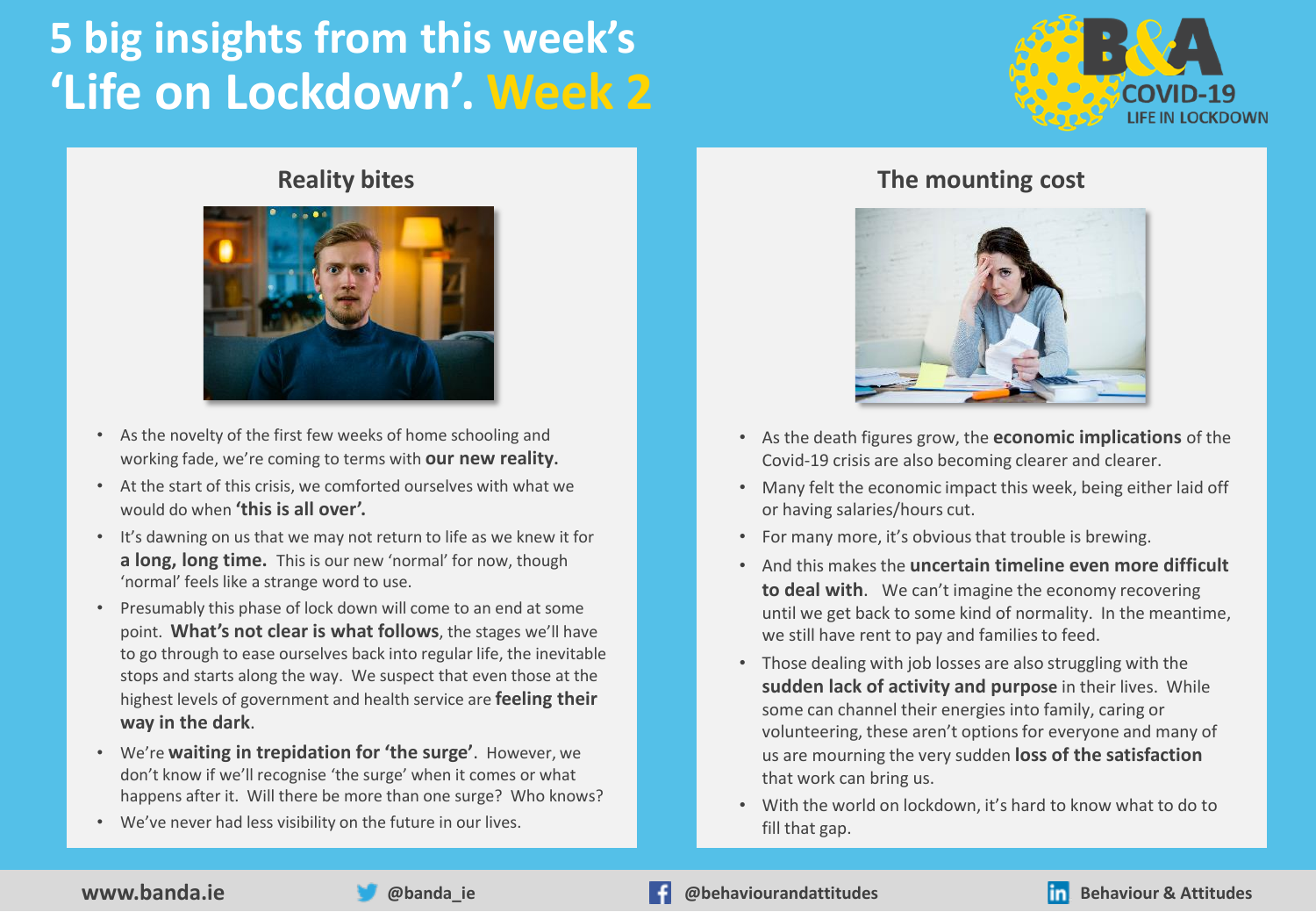# **5 big insights from this week's 'Life on Lockdown' Week 2**



#### **Silent assassins**



- One of the hardest things to cope with in this pandemic is that **anyone, even ourselves, could be agents of destruction**, spreading the virus unwittingly.
- This realisation has made our normally open and friendly nation **more fearful of strangers**. Our 'free floating' anxiety is being channelled in this direction. As we queue to do our shopping, the usual banter and pleasantries are less in evidence. Instead, we keep our eyes down, stay silent, on high alert for signs and symptoms from others.
- When it comes to our loved ones, it **goes against all our instincts to keep our distance**, particularly when they're vulnerable and sick.
- We're **struggling to bear the thought of people dying alone**. Being denied a 'proper' funeral, such a fundamental feature of Irish society.
- The worst thing about this disease is how it distances us from our **basic human instincts.**

### **Deepening personal bonds**



- On a more positive note, the crisis has brought us **emotionally closer** to the people who matter.
- Despite the challenges of working and schooling from home, many families are enjoying spending more time together. Many flatmates are growing closer.
- A lot of us have connected with old friends online. We're spending a lot of time on calls with those we love but are separated from.
- **Bonding rituals (digital and within households) are proliferating**. Family dinners, movie nights, virtual drinks nights, pub quizzes, dance parties, weekend brunches and games evenings.
- On the one hand, there's little to talk about as our day-to-day lives have become so monotonous. On the other, the lack of 'action' and the charged situation has **facilitated our opening up.**
- We're talking about our fears, feelings and emotions. **We're connecting on a deeper level**. And that's giving us strength that's helping us through.

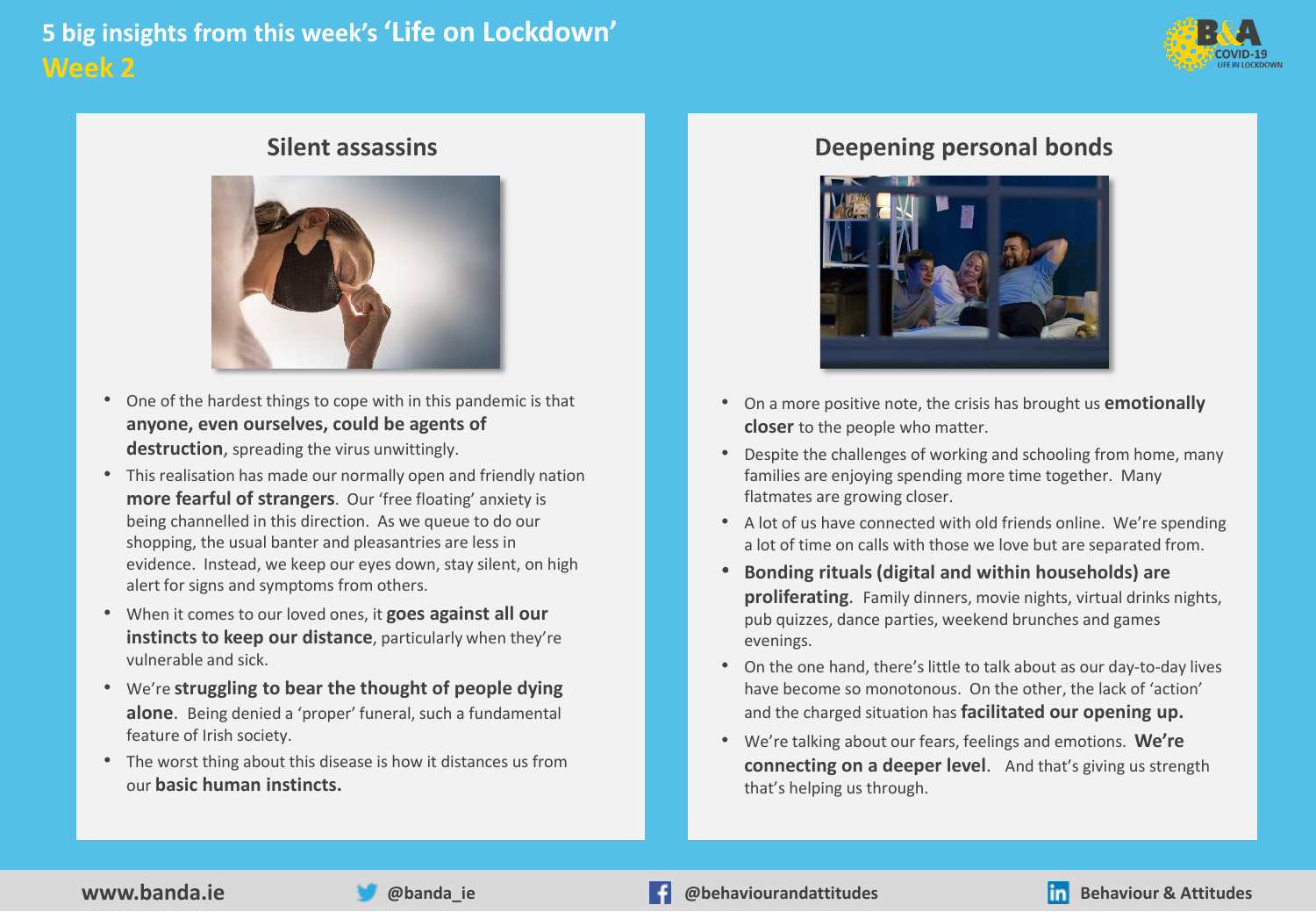

### **The weekly shop**



- As one of our few permitted, out-of-the-house activities, the weekly grocery shop has become **surprisingly important** in our lives.
- The experience has become strange and alien since the introduction of new distancing guidelines, but many of us still look forward to it **as a link with our 'old lives' and habits.**
- With everyone at home and very little else to spend discretionary income on, we're buying a lot more. **Extra treats are finding their way into the basket** – biscuits, chocolate, gin, wine and beer all namechecked.
- The grocery brands (including convenience) are all seen to be doing a **fantastic job under very testing circumstances**. We've been impressed with the speed at which they've implemented stricter controls, the care they're taking of their frontline staff, their calm approach to keeping shelves stacked and supply chains going.
- **Lidl, Aldi and Tesco** stand out in particular, in terms of the speed, efficiency and thoroughness with which it has responded to changing requirements.
- In normal times, we don't notice the supermarkets' vital role in keeping us fed. But we're realising that keeping supply chains functioning isn't necessarily an easy task right now.
- Lidl's 'Look after yourselves, and we'll look after the shelves' line gives us exactly the kind of reassurance we're looking for. **Our appreciation for this sector has shot right up.**